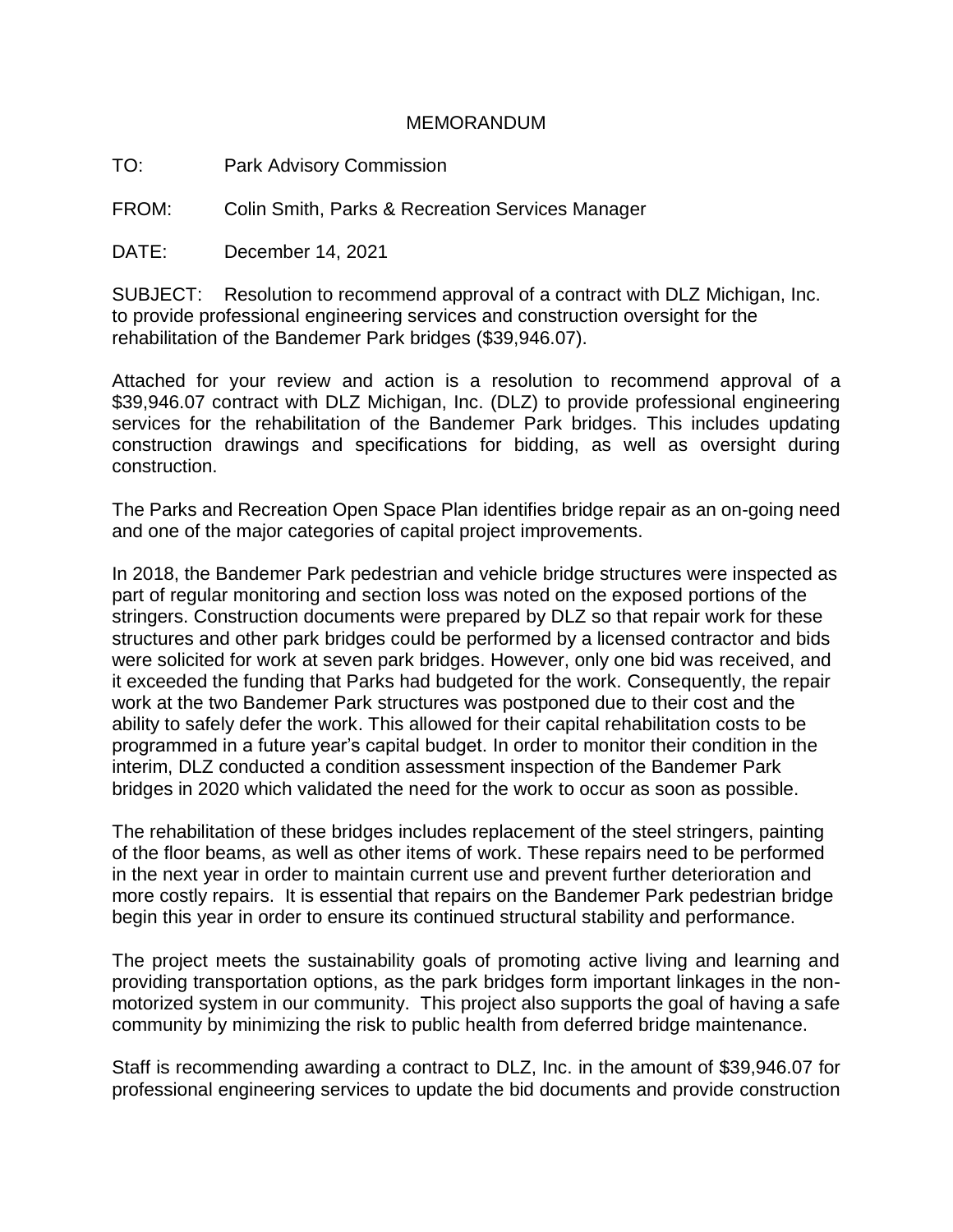inspection and oversight services. A contingency of 10% (\$3,994.00) is requested to cover potential engineering changes that occur during design or construction, as the full extent of repair work may not be evident until construction is underway.

Staff is recommending DLZ perform the design work now as a best source for the following reasons:

- 1. It would not be economically feasible for another vendor to provide the engineering services as DLZ has already created the initial set of bid documents, conducted detailed condition assessments, invested significant time familiarizing themselves with the bridges, the design of each structure, and the particular issues associated with each bridge. If another consultant was used, they would spend significant time familiarizing themselves with the bridges and scope of work, incurring additional time and costs.
- 2. A compelling urgency exists as DLZ has recommended that repairs be completed as soon as possible in order to maintain safety and extend the lifespan of the current structures. This is especially true with the Bandemer Park pedestrian bridge which needs to be repaired this coming year. DLZ would be able to start immediately with updating the bid documents as they created them and are already familiar with the project. If another consultant were to be used, the City would lose valuable time as they reviewed the bid documents and inspection reports to familiarize themselves with the unique aspects of the bridges and the existing construction documents. Additionally, a request for proposals selection process would add considerable time to the project schedule, as staff estimates that it would take approximately 4 months or more to perform the selection and hiring process, limiting the City's ability to repair these structures in a timely manner.

Therefore, due to DLZ's familiarity with the existing bid documents and bridge issues, and the significant time they have already invested inspecting and analyzing the structures, combined with the urgent need to complete repairs as quickly as possible, DLZ is recommended to be used as a Best Source.

It is requested that a \$43,940.07 contract and contingency amount be approved for the life of the project without regard to fiscal year. Funding is available in the approved FY2021 Park Maintenance and Capital Improvement Millage budget.

Prepared by: Hillary Hanzel, Landscape Architect IV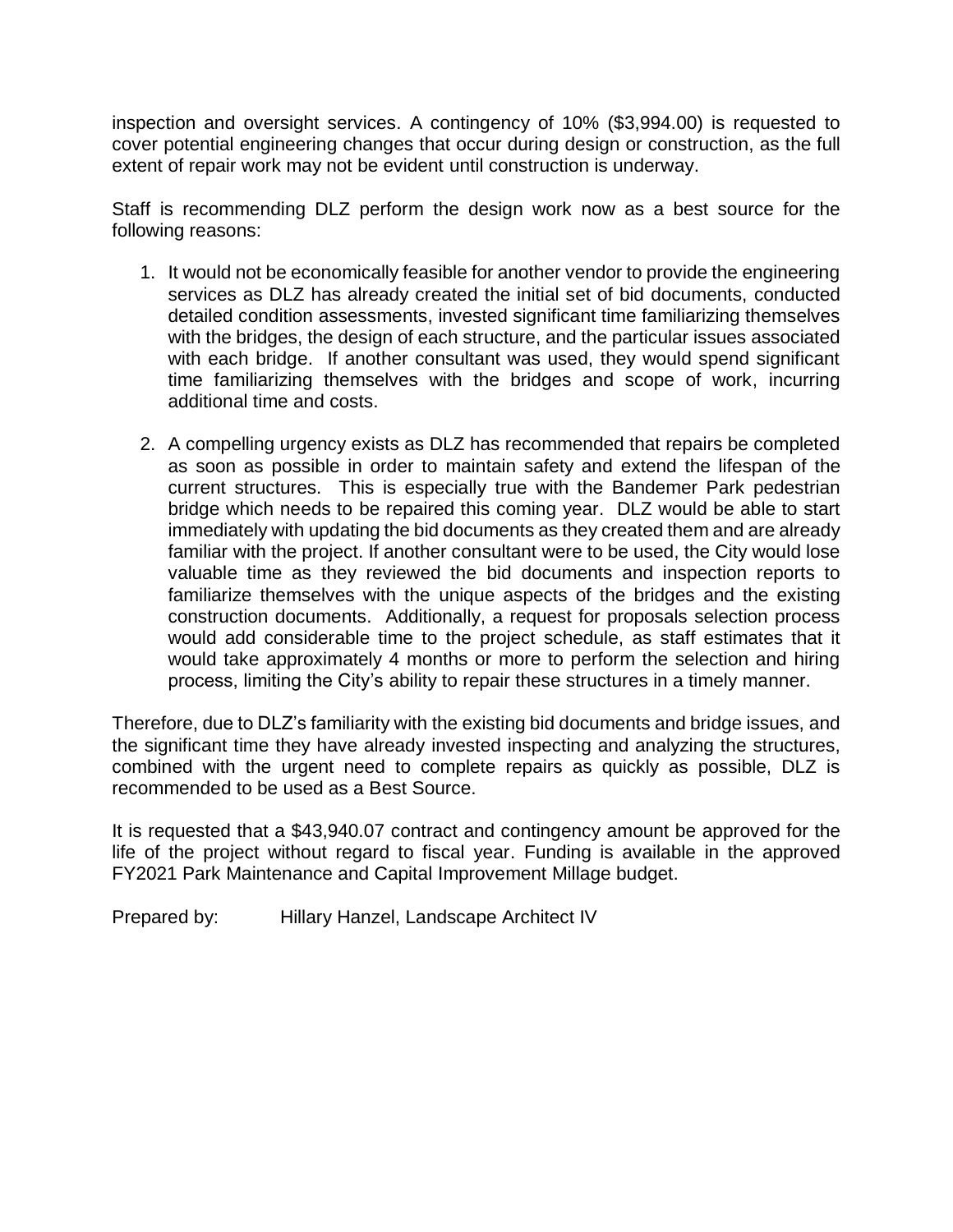RESOLUTION TO RECOMMEND APPROVAL OF A CONTRACT WITH DLZ MICHIGAN, INC. TO PROVIDE PROFESSIONAL ENGINEERING SERVICES AND CONSTRUCTION OVERSIGHT FOR THE REHABILITATION OF THE BANDEMER PARK BRIDGES (\$39,946.07)

Whereas, the PROS plan identifies bridge repair as an on-going need and one of the major categories of capital project improvements;

Whereas, the project supports the City sustainability goals of promoting active living and learning and providing transportation options;

Whereas, bridge condition assessments have concluded that the bridge structures in Bandemer Park are in need of repair;

Whereas, these bridge repairs need to be performed soon in order to maintain their current use and prevent further deterioration and more costly repairs;

Whereas, construction documents were previously prepared by DLZ for repair work for these structures but need to be updated to reflect new standard specifications from MDOT, and new details based on similar repair experience;

Whereas, the repair work at the two Bandemer Park structures was postponed due to their cost and the ability to safely defer the work;

Whereas, funding for the repair work is now available in the Parks capital budget but the drawings need to be updated before being re-bid;

Whereas, funding for engineering services is available in the approved FY2021 Park Maintenance and Capital Improvement Millage budget;

Whereas, it is not be economically feasible for another vendor to provide the engineering services as DLZ created the last set of bid documents and has already invested significant time familiarizing themselves with the bridges;

Whereas, a compelling urgency exists as DLZ has recommended that the repairs be completed as soon as possible in order to maintain safety and extend the lifespan of the current structures;

Whereas, the City would lose valuable time if another consultant had to familiarize themselves with the project,

Whereas, a request for proposals selection process would add considerable time to the project schedule, limiting the City's ability to repair the bridges in a timely manner;

Whereas, Staff is recommending that DLZ, Michigan be used as a Best Source;